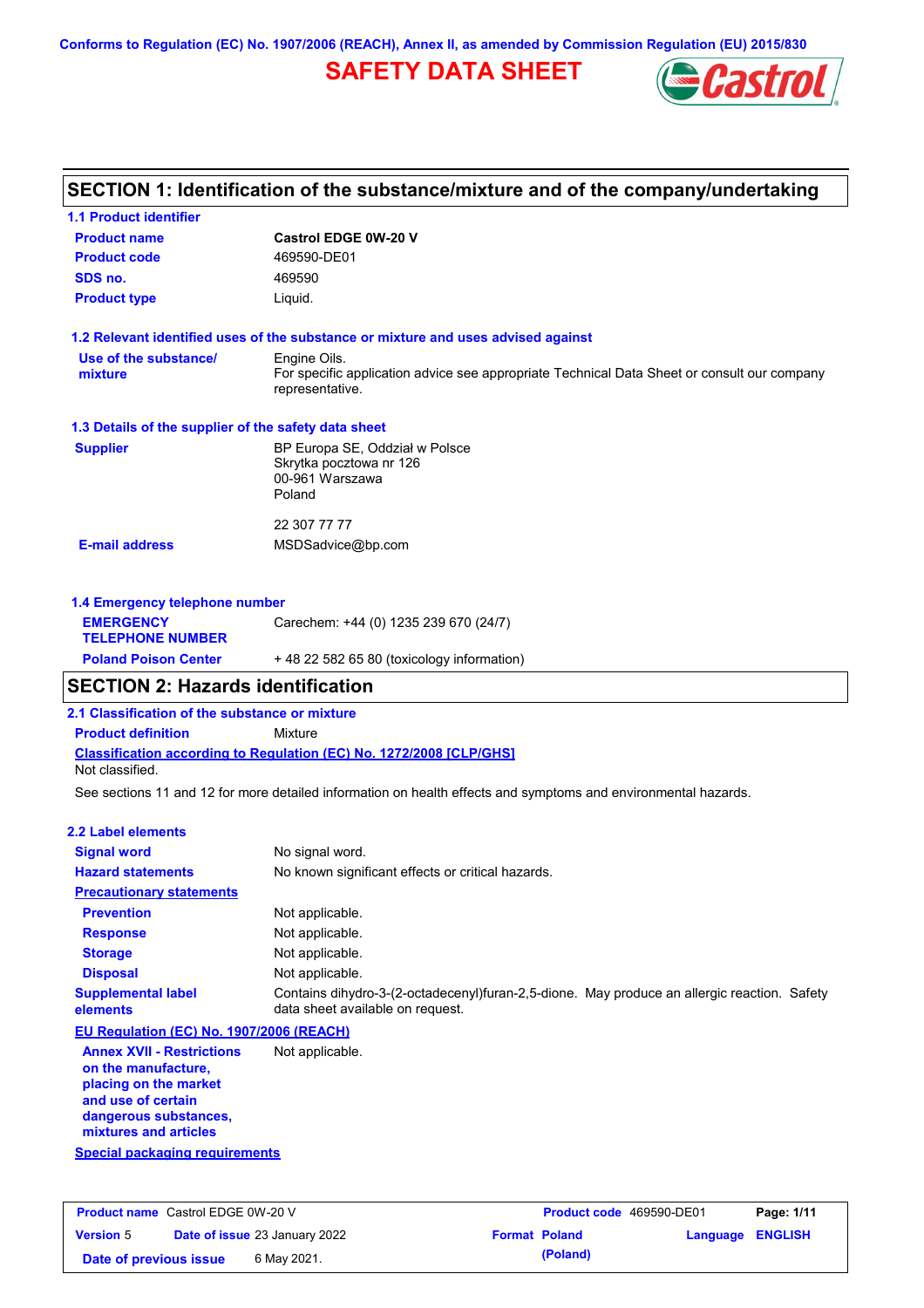# **SECTION 2: Hazards identification**

| <b>Containers to be fitted</b><br>with child-resistant<br>fastenings                                                     | Not applicable.                                                                                                                                                                                                          |  |  |
|--------------------------------------------------------------------------------------------------------------------------|--------------------------------------------------------------------------------------------------------------------------------------------------------------------------------------------------------------------------|--|--|
| <b>Tactile warning of danger</b>                                                                                         | Not applicable.                                                                                                                                                                                                          |  |  |
| 2.3 Other hazards                                                                                                        |                                                                                                                                                                                                                          |  |  |
| <b>Results of PBT and vPvB</b><br>assessment                                                                             | Product does not meet the criteria for PBT or vPvB according to Regulation (EC) No. 1907/2006,<br>Annex XIII.                                                                                                            |  |  |
| <b>Product meets the criteria</b><br>for PBT or vPvB according<br>to Regulation (EC) No.<br><b>1907/2006, Annex XIII</b> | This mixture does not contain any substances that are assessed to be a PBT or a vPvB.                                                                                                                                    |  |  |
| Other hazards which do<br>not result in classification                                                                   | Defatting to the skin.<br>USED ENGINE OILS<br>Used engine oil may contain hazardous components which have the potential to cause skin<br>cancer.<br>See Toxicological Information, section 11 of this Safety Data Sheet. |  |  |

## **SECTION 3: Composition/information on ingredients**

| <b>3.2 Mixtures</b> |  |
|---------------------|--|
|---------------------|--|

Mixture **Product definition**

| $H$ ighly refined base oil (IP 346 DMSO extract < 3%). Proprietary performance additives. |                                                                                         |               |                                               |             |
|-------------------------------------------------------------------------------------------|-----------------------------------------------------------------------------------------|---------------|-----------------------------------------------|-------------|
| <b>Product/ingredient</b><br>name                                                         | <b>Identifiers</b>                                                                      | $\frac{9}{6}$ | <b>Regulation (EC) No.</b><br>1272/2008 [CLP] | <b>Type</b> |
| Distillates (petroleum), hydrotreated<br>heavy paraffinic                                 | REACH #: 01-2119484627-25<br>EC: 265-157-1<br>CAS: 64742-54-7<br>Index: 649-467-00-8    | ≥50 - ≤75     | Asp. Tox. 1, H304                             | [1] [2]     |
| Distillates (petroleum), hydrotreated<br>heavy paraffinic                                 | REACH #: 01-2119484627-25<br>EC: 265-157-1<br>CAS: 64742-54-7<br>Index: 649-467-00-8    | $≥10 - ≤25$   | Not classified.                               | $[2]$       |
| Distillates (petroleum), solvent-<br>dewaxed heavy paraffinic                             | REACH #: 01-2119471299-27 ≤3<br>EC: 265-169-7<br>CAS: 64742-65-0<br>Index: 649-474-00-6 |               | Not classified.                               | $[2]$       |
| bis(nonylphenyl)amine                                                                     | REACH #: 01-2119488911-28<br>EC: 253-249-4<br>CAS: 36878-20-3                           | - ≤3          | Aquatic Chronic 4, H413                       | $[1]$       |
| dihydro-3-(2-octadecenyl)furan-<br>2,5-dione                                              | REACH #: 01-2120120387-61<br>EC: 266-561-0<br>CAS: 67066-88-0                           | $\leq 0.3$    | Skin Irrit. 2, H315<br>Skin Sens. 1B, H317    | $[1]$       |

**See Section 16 for the full text of the H statements declared above.**

**Type** 

[1] Substance classified with a health or environmental hazard

[2] Substance with a workplace exposure limit

[3] Substance meets the criteria for PBT according to Regulation (EC) No. 1907/2006, Annex XIII

[4] Substance meets the criteria for vPvB according to Regulation (EC) No. 1907/2006, Annex XIII

[5] Substance of equivalent concern

[6] Additional disclosure due to company policy

Occupational exposure limits, if available, are listed in Section 8.

# **SECTION 4: First aid measures**

### **4.1 Description of first aid measures**

| Eye contact         | In case of contact, immediately flush eyes with plenty of water for at least 15 minutes. Eyelids<br>should be held away from the eyeball to ensure thorough rinsing. Check for and remove any<br>contact lenses. Get medical attention. |
|---------------------|-----------------------------------------------------------------------------------------------------------------------------------------------------------------------------------------------------------------------------------------|
| <b>Skin contact</b> | Wash skin thoroughly with soap and water or use recognised skin cleanser. Remove<br>contaminated clothing and shoes. Wash clothing before reuse. Clean shoes thoroughly before<br>reuse. Get medical attention if irritation develops.  |

| <b>Product name</b> Castrol EDGE 0W-20 V |                                      |                      | <b>Product code</b> 469590-DE01 |                  | Page: 2/11 |
|------------------------------------------|--------------------------------------|----------------------|---------------------------------|------------------|------------|
| <b>Version 5</b>                         | <b>Date of issue 23 January 2022</b> | <b>Format Poland</b> |                                 | Language ENGLISH |            |
| Date of previous issue                   | 6 May 2021.                          |                      | (Poland)                        |                  |            |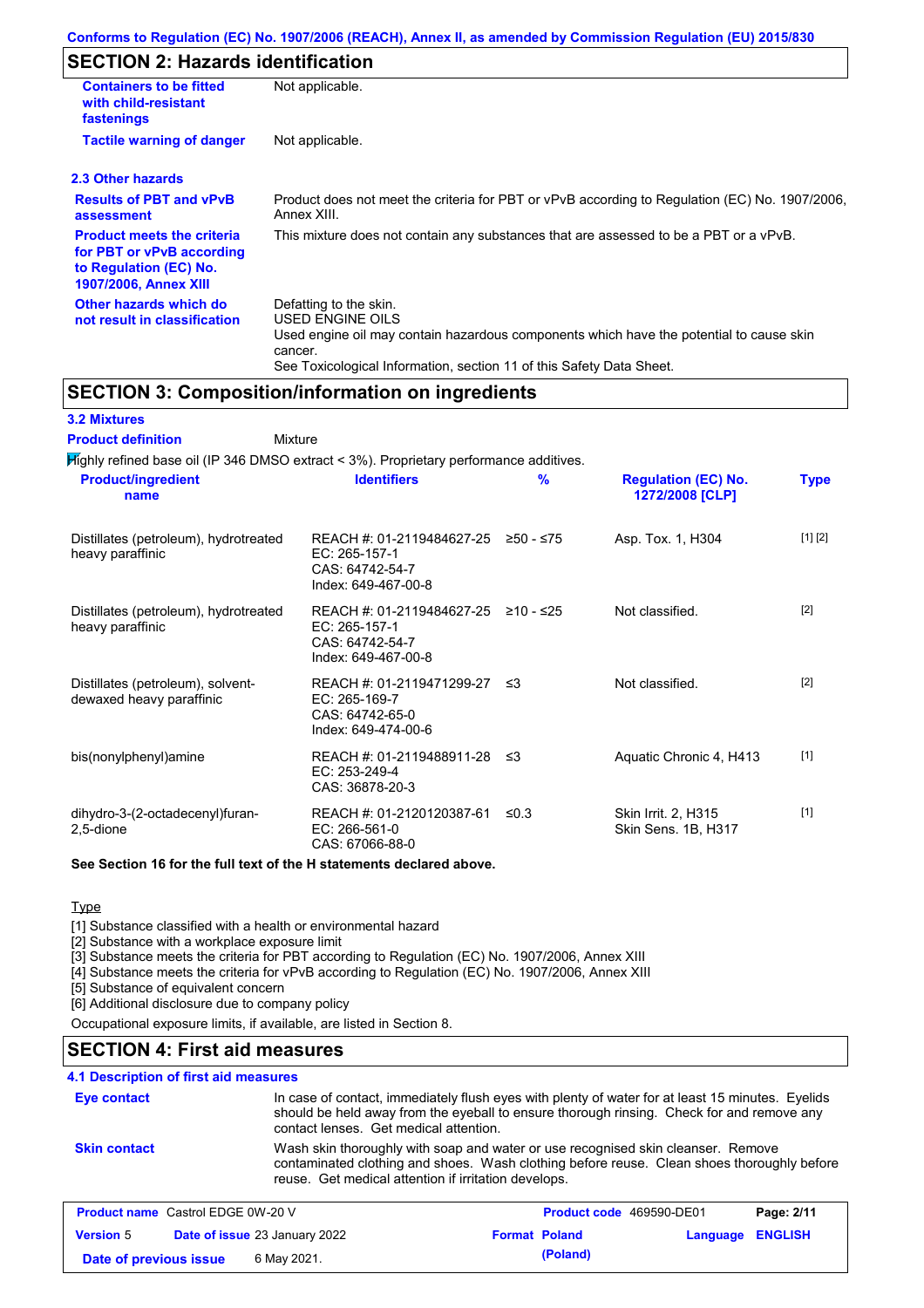### **Conforms to Regulation (EC) No. 1907/2006 (REACH), Annex II, as amended by Commission Regulation (EU) 2015/830**

# **SECTION 4: First aid measures**

| <b>Inhalation</b>                 | If inhaled, remove to fresh air. In case of inhalation of decomposition products in a fire,<br>symptoms may be delayed. The exposed person may need to be kept under medical<br>surveillance for 48 hours. Get medical attention if symptoms occur. |
|-----------------------------------|-----------------------------------------------------------------------------------------------------------------------------------------------------------------------------------------------------------------------------------------------------|
| Ingestion                         | Do not induce vomiting unless directed to do so by medical personnel. Get medical attention if<br>symptoms occur.                                                                                                                                   |
| <b>Protection of first-aiders</b> | No action shall be taken involving any personal risk or without suitable training.                                                                                                                                                                  |

### **4.2 Most important symptoms and effects, both acute and delayed**

See Section 11 for more detailed information on health effects and symptoms.

| <b>Potential acute health effects</b> |                                                                                                                     |
|---------------------------------------|---------------------------------------------------------------------------------------------------------------------|
| <b>Inhalation</b>                     | Exposure to decomposition products may cause a health hazard. Serious effects may be<br>delayed following exposure. |
| <b>Ingestion</b>                      | No known significant effects or critical hazards.                                                                   |
| <b>Skin contact</b>                   | Defatting to the skin. May cause skin dryness and irritation.                                                       |
| Eye contact                           | No known significant effects or critical hazards.                                                                   |
|                                       | Delayed and immediate effects as well as chronic effects from short and long-term exposure                          |
| <b>Inhalation</b>                     | Overexposure to the inhalation of airborne droplets or aerosols may cause irritation of the<br>respiratory tract.   |
| <b>Ingestion</b>                      | Ingestion of large quantities may cause nausea and diarrhoea.                                                       |
| <b>Skin contact</b>                   | Prolonged or repeated contact can defat the skin and lead to irritation and/or dermatitis.                          |
| Eye contact                           | Potential risk of transient stinging or redness if accidental eye contact occurs.                                   |
|                                       |                                                                                                                     |

#### **4.3 Indication of any immediate medical attention and special treatment needed**

| <b>Notes to physician</b> | Treatment should in general be symptomatic and directed to relieving any effects.   |
|---------------------------|-------------------------------------------------------------------------------------|
|                           | In case of inhalation of decomposition products in a fire, symptoms may be delayed. |
|                           | The exposed person may need to be kept under medical surveillance for 48 hours.     |

# **SECTION 5: Firefighting measures**

| 5.1 Extinguishing media                                   |                                                                                                                                                                                                                                                                                                                                                                   |  |  |
|-----------------------------------------------------------|-------------------------------------------------------------------------------------------------------------------------------------------------------------------------------------------------------------------------------------------------------------------------------------------------------------------------------------------------------------------|--|--|
| <b>Suitable extinguishing</b><br>media                    | In case of fire, use foam, dry chemical or carbon dioxide extinguisher or spray.                                                                                                                                                                                                                                                                                  |  |  |
| <b>Unsuitable extinguishing</b><br>media                  | Do not use water jet. The use of a water jet may cause the fire to spread by splashing the<br>burning product.                                                                                                                                                                                                                                                    |  |  |
| 5.2 Special hazards arising from the substance or mixture |                                                                                                                                                                                                                                                                                                                                                                   |  |  |
| <b>Hazards from the</b><br>substance or mixture           | In a fire or if heated, a pressure increase will occur and the container may burst.                                                                                                                                                                                                                                                                               |  |  |
| <b>Hazardous combustion</b><br>products                   | Combustion products may include the following:<br>carbon oxides (CO, CO <sub>2</sub> ) (carbon monoxide, carbon dioxide)<br>nitrogen oxides ( $NO$ , $NO2$ etc.)                                                                                                                                                                                                  |  |  |
| <b>5.3 Advice for firefighters</b>                        |                                                                                                                                                                                                                                                                                                                                                                   |  |  |
| <b>Special precautions for</b><br>fire-fighters           | No action shall be taken involving any personal risk or without suitable training. Promptly<br>isolate the scene by removing all persons from the vicinity of the incident if there is a fire.                                                                                                                                                                    |  |  |
| <b>Special protective</b><br>equipment for fire-fighters  | Fire-fighters should wear appropriate protective equipment and self-contained breathing<br>apparatus (SCBA) with a full face-piece operated in positive pressure mode. Clothing for fire-<br>fighters (including helmets, protective boots and gloves) conforming to European standard EN<br>469 will provide a basic level of protection for chemical incidents. |  |  |

### **SECTION 6: Accidental release measures**

|                                | 6.1 Personal precautions, protective equipment and emergency procedures                                                                                                                                                                                                                                                             |
|--------------------------------|-------------------------------------------------------------------------------------------------------------------------------------------------------------------------------------------------------------------------------------------------------------------------------------------------------------------------------------|
| For non-emergency<br>personnel | No action shall be taken involving any personal risk or without suitable training. Evacuate<br>surrounding areas. Keep unnecessary and unprotected personnel from entering. Do not touch<br>or walk through spilt material. Floors may be slippery; use care to avoid falling. Put on<br>appropriate personal protective equipment. |
| For emergency responders       | If specialised clothing is required to deal with the spillage, take note of any information in<br>Section 8 on suitable and unsuitable materials. See also the information in "For non-<br>emergency personnel".                                                                                                                    |

| <b>Product name</b> Castrol EDGE 0W-20 V |                                      | <b>Product code</b> 469590-DE01 |                         | Page: 3/11 |
|------------------------------------------|--------------------------------------|---------------------------------|-------------------------|------------|
| <b>Version 5</b>                         | <b>Date of issue 23 January 2022</b> | <b>Format Poland</b>            | <b>Language ENGLISH</b> |            |
| Date of previous issue                   | 6 May 2021.                          | (Poland)                        |                         |            |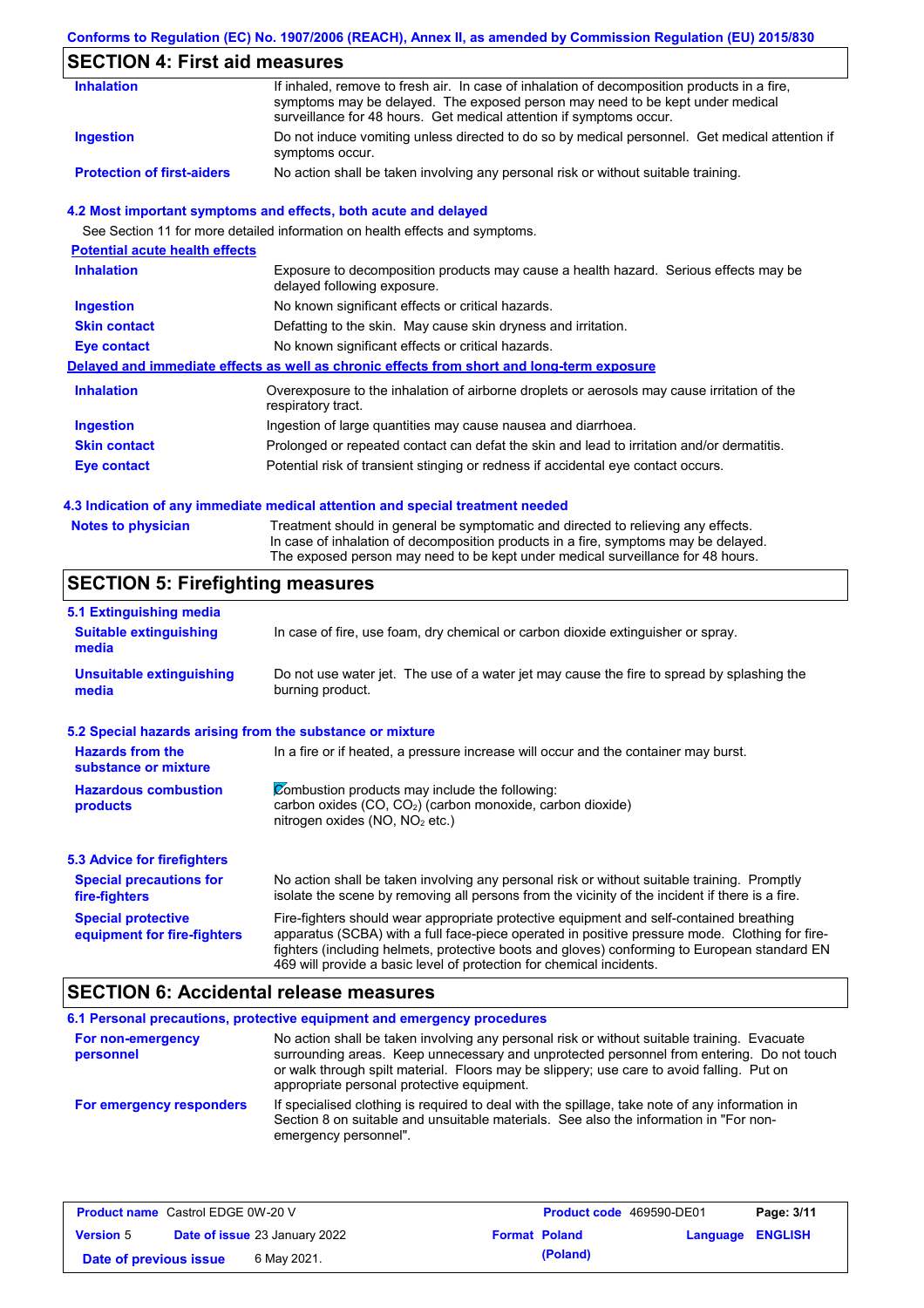# **SECTION 6: Accidental release measures**

| <b>6.2 Environmental</b><br><b>precautions</b> | Avoid dispersal of spilt material and runoff and contact with soil, waterways, drains and sewers.<br>Inform the relevant authorities if the product has caused environmental pollution (sewers,<br>waterways, soil or air).                                                                                                                                                                    |  |
|------------------------------------------------|------------------------------------------------------------------------------------------------------------------------------------------------------------------------------------------------------------------------------------------------------------------------------------------------------------------------------------------------------------------------------------------------|--|
|                                                | 6.3 Methods and material for containment and cleaning up                                                                                                                                                                                                                                                                                                                                       |  |
| <b>Small spill</b>                             | Stop leak if without risk. Move containers from spill area. Absorb with an inert material and<br>place in an appropriate waste disposal container. Dispose of via a licensed waste disposal<br>contractor.                                                                                                                                                                                     |  |
| Large spill                                    | Stop leak if without risk. Move containers from spill area. Prevent entry into sewers, water<br>courses, basements or confined areas. Contain and collect spillage with non-combustible,<br>absorbent material e.g. sand, earth, vermiculite or diatomaceous earth and place in container<br>for disposal according to local regulations. Dispose of via a licensed waste disposal contractor. |  |
| 6.4 Reference to other<br><b>sections</b>      | See Section 1 for emergency contact information.<br>See Section 5 for firefighting measures.<br>See Section 8 for information on appropriate personal protective equipment.<br>See Section 12 for environmental precautions.<br>See Section 13 for additional waste treatment information.                                                                                                     |  |

# **SECTION 7: Handling and storage**

| 7.1 Precautions for safe handling                                                    |                                                                                                                                                                                                                                                                                                                                                                                                                                                                                          |
|--------------------------------------------------------------------------------------|------------------------------------------------------------------------------------------------------------------------------------------------------------------------------------------------------------------------------------------------------------------------------------------------------------------------------------------------------------------------------------------------------------------------------------------------------------------------------------------|
| <b>Protective measures</b>                                                           | Put on appropriate personal protective equipment.                                                                                                                                                                                                                                                                                                                                                                                                                                        |
| <b>Advice on general</b><br>occupational hygiene                                     | Eating, drinking and smoking should be prohibited in areas where this material is handled,<br>stored and processed. Wash thoroughly after handling. Remove contaminated clothing and<br>protective equipment before entering eating areas. See also Section 8 for additional<br>information on hygiene measures.                                                                                                                                                                         |
| <b>7.2 Conditions for safe</b><br>storage, including any<br><i>incompatibilities</i> | Store in accordance with local regulations. Store in a dry, cool and well-ventilated area, away<br>from incompatible materials (see Section 10). Keep away from heat and direct sunlight. Keep<br>container tightly closed and sealed until ready for use. Containers that have been opened must<br>be carefully resealed and kept upright to prevent leakage. Store and use only in equipment/<br>containers designed for use with this product. Do not store in unlabelled containers. |
| <b>Not suitable</b>                                                                  | Prolonged exposure to elevated temperature                                                                                                                                                                                                                                                                                                                                                                                                                                               |
| 7.3 Specific end use(s)                                                              |                                                                                                                                                                                                                                                                                                                                                                                                                                                                                          |
|                                                                                      |                                                                                                                                                                                                                                                                                                                                                                                                                                                                                          |

**Recommendations**

See section 1.2 and Exposure scenarios in annex, if applicable.

# **SECTION 8: Exposure controls/personal protection**

#### **8.1 Control parameters**

| <b>Occupational exposure limits</b>                          |                                                                                                                                                                                                                                                                                                                                 |
|--------------------------------------------------------------|---------------------------------------------------------------------------------------------------------------------------------------------------------------------------------------------------------------------------------------------------------------------------------------------------------------------------------|
| <b>Product/ingredient name</b>                               | <b>Exposure limit values</b>                                                                                                                                                                                                                                                                                                    |
| Distillates (petroleum), hydrotreated heavy paraffinic       | Minister of Family, Labor and Social Policy of June 12, 2018 on the<br>maximum allowable concentrations and intensities of factors<br>harmful to health in the work environment (Journal of Laws 2018,<br>item 1286, as amended) (Poland).<br>TWA: 5 mg/m <sup>3</sup> 8 hours. Issued/Revised: 8/2018 Form: Inhalable fraction |
| Distillates (petroleum), hydrotreated heavy paraffinic       | Minister of Family, Labor and Social Policy of June 12, 2018 on the<br>maximum allowable concentrations and intensities of factors<br>harmful to health in the work environment (Journal of Laws 2018,<br>item 1286, as amended) (Poland).<br>TWA: 5 mg/m <sup>3</sup> 8 hours. Issued/Revised: 8/2018 Form: Inhalable fraction |
| Distillates (petroleum), solvent-dewaxed heavy<br>paraffinic | Minister of Family, Labor and Social Policy of June 12, 2018 on the<br>maximum allowable concentrations and intensities of factors<br>harmful to health in the work environment (Journal of Laws 2018,<br>item 1286, as amended) (Poland).<br>TWA: 5 mg/m <sup>3</sup> 8 hours. Issued/Revised: 8/2018 Form: Inhalable fraction |

Whilst specific OELs for certain components may be shown in this section, other components may be present in any mist, vapour or dust produced. Therefore, the specific OELs may not be applicable to the product as a whole and are provided for guidance only.

| <b>Product name</b> Castrol EDGE 0W-20 V |  |                                      | <b>Product code</b> 469590-DE01<br>Page: 4/11 |                      |                         |  |
|------------------------------------------|--|--------------------------------------|-----------------------------------------------|----------------------|-------------------------|--|
| <b>Version 5</b>                         |  | <b>Date of issue 23 January 2022</b> |                                               | <b>Format Poland</b> | <b>Language ENGLISH</b> |  |
| Date of previous issue                   |  | 6 May 2021.                          |                                               | (Poland)             |                         |  |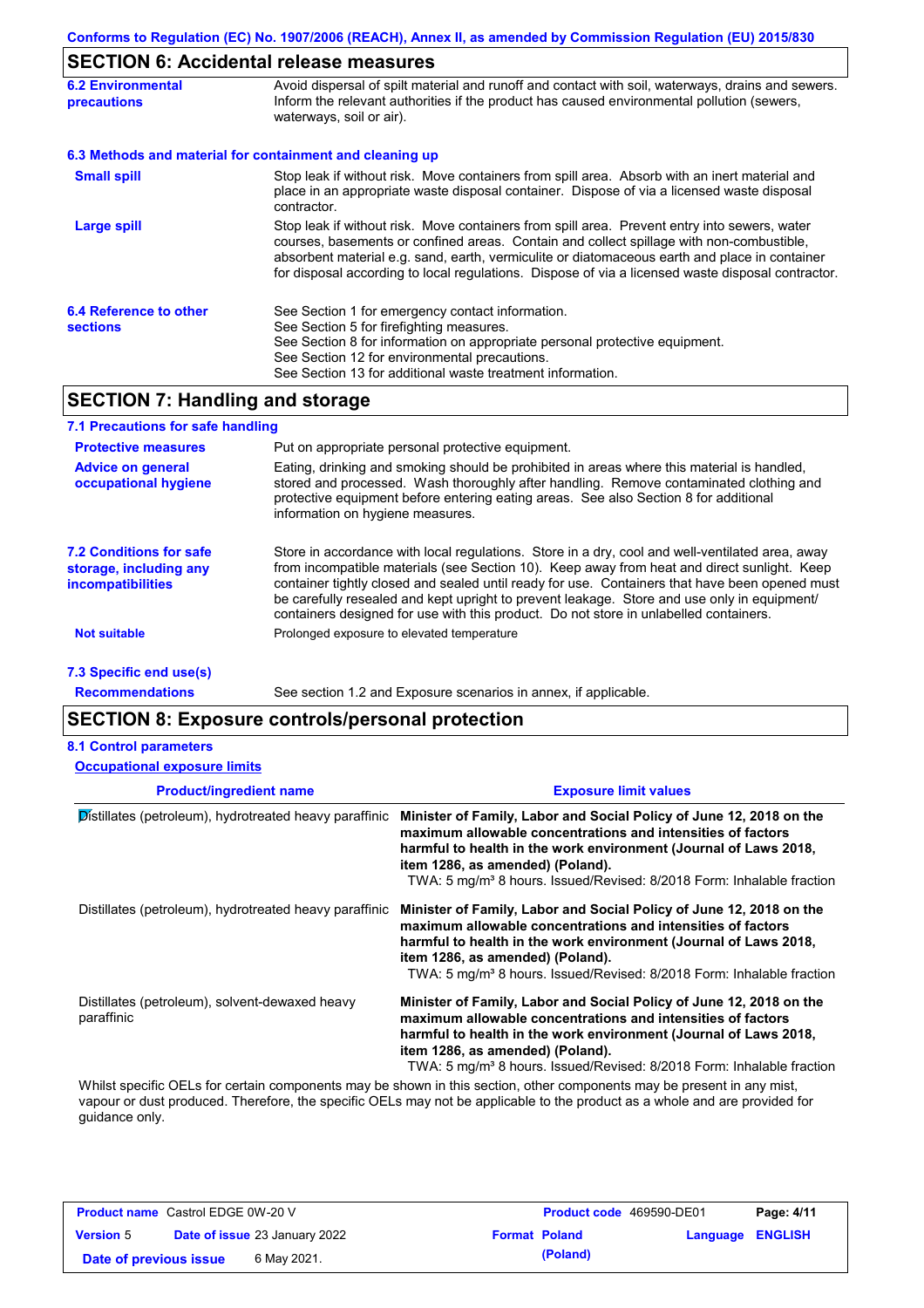# **SECTION 8: Exposure controls/personal protection**

| <b>Recommended monitoring</b><br>procedures                 |                                                           | If this product contains ingredients with exposure limits, personal, workplace atmosphere or<br>biological monitoring may be required to determine the effectiveness of the ventilation or other                                                                                                                                                                                                                                                                                                                                                                                                                                                                                                                                                                                                                                                                                                                                                     |                  |            |
|-------------------------------------------------------------|-----------------------------------------------------------|------------------------------------------------------------------------------------------------------------------------------------------------------------------------------------------------------------------------------------------------------------------------------------------------------------------------------------------------------------------------------------------------------------------------------------------------------------------------------------------------------------------------------------------------------------------------------------------------------------------------------------------------------------------------------------------------------------------------------------------------------------------------------------------------------------------------------------------------------------------------------------------------------------------------------------------------------|------------------|------------|
|                                                             |                                                           | control measures and/or the necessity to use respiratory protective equipment. Reference<br>should be made to monitoring standards, such as the following: European Standard EN 689<br>(Workplace atmospheres - Guidance for the assessment of exposure by inhalation to chemical<br>agents for comparison with limit values and measurement strategy) European Standard EN<br>14042 (Workplace atmospheres - Guide for the application and use of procedures for the<br>assessment of exposure to chemical and biological agents) European Standard EN 482<br>(Workplace atmospheres - General requirements for the performance of procedures for the<br>measurement of chemical agents) Reference to national guidance documents for methods for<br>the determination of hazardous substances will also be required.                                                                                                                               |                  |            |
| <b>Derived No Effect Level</b><br>No DNELs/DMELs available. |                                                           |                                                                                                                                                                                                                                                                                                                                                                                                                                                                                                                                                                                                                                                                                                                                                                                                                                                                                                                                                      |                  |            |
| <b>Predicted No Effect Concentration</b>                    |                                                           |                                                                                                                                                                                                                                                                                                                                                                                                                                                                                                                                                                                                                                                                                                                                                                                                                                                                                                                                                      |                  |            |
| No PNECs available                                          |                                                           |                                                                                                                                                                                                                                                                                                                                                                                                                                                                                                                                                                                                                                                                                                                                                                                                                                                                                                                                                      |                  |            |
| <b>8.2 Exposure controls</b>                                |                                                           |                                                                                                                                                                                                                                                                                                                                                                                                                                                                                                                                                                                                                                                                                                                                                                                                                                                                                                                                                      |                  |            |
| <b>Appropriate engineering</b><br><b>controls</b>           | kept in good condition and properly maintained.           | Provide exhaust ventilation or other engineering controls to keep the relevant airborne<br>concentrations below their respective occupational exposure limits.<br>All activities involving chemicals should be assessed for their risks to health, to ensure<br>exposures are adequately controlled. Personal protective equipment should only be considered<br>after other forms of control measures (e.g. engineering controls) have been suitably evaluated.<br>Personal protective equipment should conform to appropriate standards, be suitable for use, be<br>Your supplier of personal protective equipment should be consulted for advice on selection and<br>appropriate standards. For further information contact your national organisation for standards.<br>The final choice of protective equipment will depend upon a risk assessment. It is important to<br>ensure that all items of personal protective equipment are compatible. |                  |            |
| <b>Individual protection measures</b>                       |                                                           |                                                                                                                                                                                                                                                                                                                                                                                                                                                                                                                                                                                                                                                                                                                                                                                                                                                                                                                                                      |                  |            |
| <b>Hygiene measures</b>                                     |                                                           | Wash hands, forearms and face thoroughly after handling chemical products, before eating,<br>smoking and using the lavatory and at the end of the working period. Ensure that eyewash<br>stations and safety showers are close to the workstation location.                                                                                                                                                                                                                                                                                                                                                                                                                                                                                                                                                                                                                                                                                          |                  |            |
| <b>Respiratory protection</b>                               | of the working conditions.                                | In case of insufficient ventilation, wear suitable respiratory equipment.<br>The correct choice of respiratory protection depends upon the chemicals being handled, the<br>conditions of work and use, and the condition of the respiratory equipment. Safety procedures<br>should be developed for each intended application. Respiratory protection equipment should<br>therefore be chosen in consultation with the supplier/manufacturer and with a full assessment                                                                                                                                                                                                                                                                                                                                                                                                                                                                              |                  |            |
| <b>Eye/face protection</b><br><b>Skin protection</b>        | Safety glasses with side shields.                         |                                                                                                                                                                                                                                                                                                                                                                                                                                                                                                                                                                                                                                                                                                                                                                                                                                                                                                                                                      |                  |            |
| <b>Hand protection</b>                                      | <b>General Information:</b>                               |                                                                                                                                                                                                                                                                                                                                                                                                                                                                                                                                                                                                                                                                                                                                                                                                                                                                                                                                                      |                  |            |
|                                                             |                                                           | Because specific work environments and material handling practices vary, safety procedures<br>should be developed for each intended application. The correct choice of protective gloves<br>depends upon the chemicals being handled, and the conditions of work and use. Most gloves<br>provide protection for only a limited time before they must be discarded and replaced (even the<br>best chemically resistant gloves will break down after repeated chemical exposures).                                                                                                                                                                                                                                                                                                                                                                                                                                                                     |                  |            |
|                                                             | a full assessment of the working conditions.              | Gloves should be chosen in consultation with the supplier / manufacturer and taking account of                                                                                                                                                                                                                                                                                                                                                                                                                                                                                                                                                                                                                                                                                                                                                                                                                                                       |                  |            |
|                                                             | Recommended: Nitrile gloves.<br><b>Breakthrough time:</b> |                                                                                                                                                                                                                                                                                                                                                                                                                                                                                                                                                                                                                                                                                                                                                                                                                                                                                                                                                      |                  |            |
|                                                             |                                                           | Breakthrough time data are generated by glove manufacturers under laboratory test conditions<br>and represent how long a glove can be expected to provide effective permeation resistance. It<br>is important when following breakthrough time recommendations that actual workplace<br>conditions are taken into account. Always consult with your glove supplier for up-to-date<br>technical information on breakthrough times for the recommended glove type.<br>Our recommendations on the selection of gloves are as follows:                                                                                                                                                                                                                                                                                                                                                                                                                   |                  |            |
|                                                             | Continuous contact:                                       |                                                                                                                                                                                                                                                                                                                                                                                                                                                                                                                                                                                                                                                                                                                                                                                                                                                                                                                                                      |                  |            |
|                                                             | can be obtained.                                          | Gloves with a minimum breakthrough time of 240 minutes, or >480 minutes if suitable gloves<br>If suitable gloves are not available to offer that level of protection, gloves with shorter<br>breakthrough times may be acceptable as long as appropriate glove maintenance and                                                                                                                                                                                                                                                                                                                                                                                                                                                                                                                                                                                                                                                                       |                  |            |
| <b>Product name</b> Castrol EDGE 0W-20 V                    |                                                           | Product code 469590-DE01                                                                                                                                                                                                                                                                                                                                                                                                                                                                                                                                                                                                                                                                                                                                                                                                                                                                                                                             |                  | Page: 5/11 |
| <b>Version 5</b><br>Date of issue 23 January 2022           |                                                           | <b>Format Poland</b>                                                                                                                                                                                                                                                                                                                                                                                                                                                                                                                                                                                                                                                                                                                                                                                                                                                                                                                                 | Language ENGLISH |            |
| Date of previous issue                                      | 6 May 2021.                                               | (Poland)                                                                                                                                                                                                                                                                                                                                                                                                                                                                                                                                                                                                                                                                                                                                                                                                                                                                                                                                             |                  |            |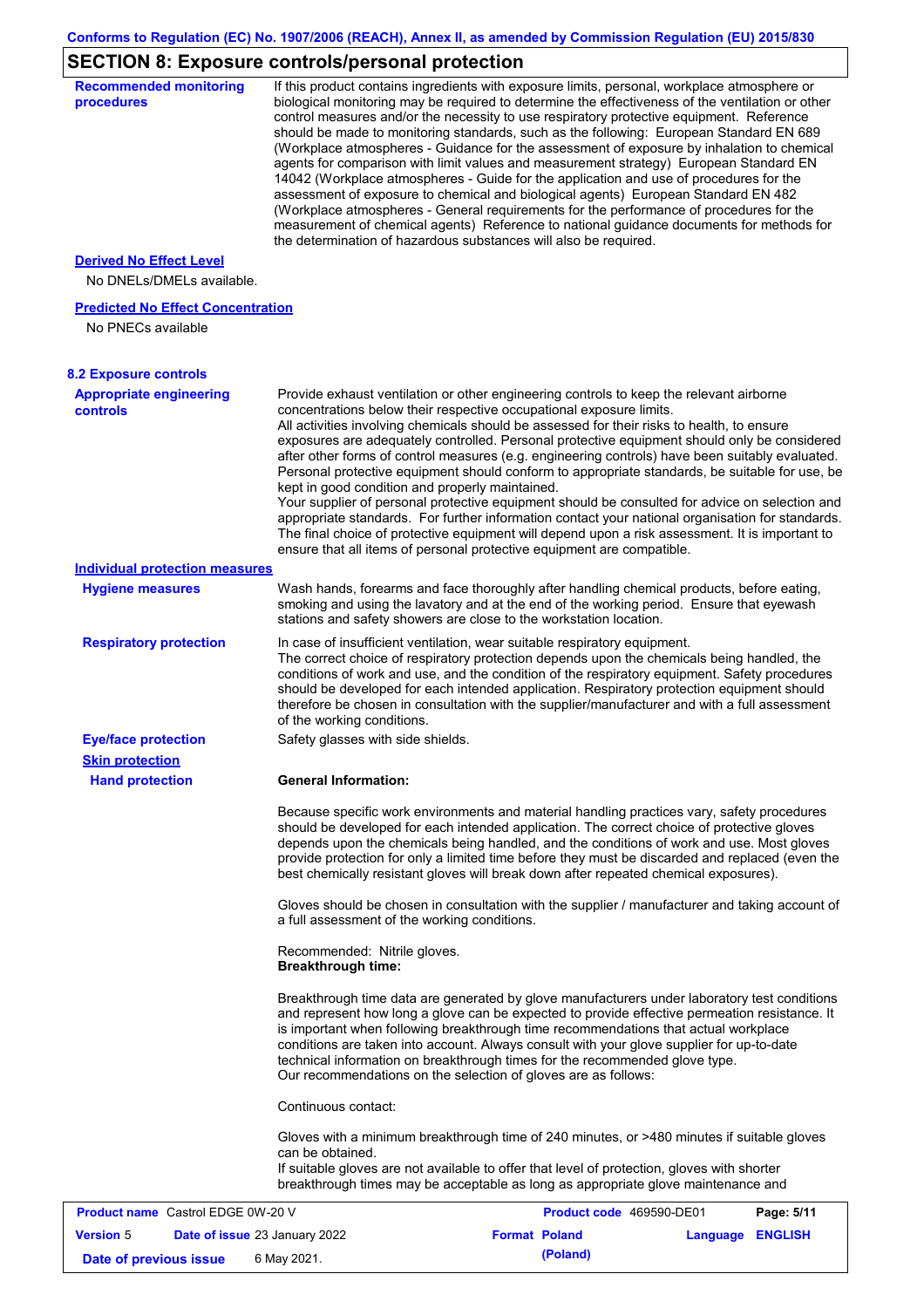# **SECTION 8: Exposure controls/personal protection**

replacement regimes are determined and adhered to.

Short-term / splash protection:

| <b>Environmental exposure</b><br><b>controls</b> | risk of splashing) then chemical resistant aprons and/or impervious chemical suits and boots<br>will be required.<br>Respiratory protection: EN 529<br>Gloves: EN 420, EN 374<br>Eye protection: EN 166<br>Filtering half-mask: EN 149<br>Filtering half-mask with valve: EN 405<br>Half-mask: EN 140 plus filter<br>Full-face mask: EN 136 plus filter<br>Particulate filters: EN 143<br>Gas/combined filters: EN 14387<br>Emissions from ventilation or work process equipment should be checked to ensure they<br>comply with the requirements of environmental protection legislation. In some cases, fume<br>scrubbers, filters or engineering modifications to the process equipment will be necessary to<br>reduce emissions to acceptable levels. |
|--------------------------------------------------|-----------------------------------------------------------------------------------------------------------------------------------------------------------------------------------------------------------------------------------------------------------------------------------------------------------------------------------------------------------------------------------------------------------------------------------------------------------------------------------------------------------------------------------------------------------------------------------------------------------------------------------------------------------------------------------------------------------------------------------------------------------|
|                                                  |                                                                                                                                                                                                                                                                                                                                                                                                                                                                                                                                                                                                                                                                                                                                                           |
| <b>Refer to standards:</b>                       |                                                                                                                                                                                                                                                                                                                                                                                                                                                                                                                                                                                                                                                                                                                                                           |
| <b>Skin and body</b>                             | Use of protective clothing is good industrial practice.<br>Personal protective equipment for the body should be selected based on the task being<br>performed and the risks involved and should be approved by a specialist before handling this<br>product.<br>Cotton or polyester/cotton overalls will only provide protection against light superficial<br>contamination that will not soak through to the skin. Overalls should be laundered on a regular<br>basis. When the risk of skin exposure is high (e.g. when cleaning up spillages or if there is a                                                                                                                                                                                          |
|                                                  | • Thicker gloves (up to 3 mm or more) may be required where there is a mechanical (as well<br>as a chemical) risk i.e. where there is abrasion or puncture potential.                                                                                                                                                                                                                                                                                                                                                                                                                                                                                                                                                                                     |
|                                                  | • Thinner gloves (down to 0.1 mm or less) may be required where a high degree of manual<br>dexterity is needed. However, these gloves are only likely to give short duration protection and<br>would normally be just for single use applications, then disposed of.                                                                                                                                                                                                                                                                                                                                                                                                                                                                                      |
|                                                  | Note: Depending on the activity being conducted, gloves of varying thickness may be required<br>for specific tasks. For example:                                                                                                                                                                                                                                                                                                                                                                                                                                                                                                                                                                                                                          |
|                                                  | It should be emphasised that glove thickness is not necessarily a good predictor of glove<br>resistance to a specific chemical, as the permeation efficiency of the glove will be dependent<br>on the exact composition of the glove material. Therefore, glove selection should also be based<br>on consideration of the task requirements and knowledge of breakthrough times.<br>Glove thickness may also vary depending on the glove manufacturer, the glove type and the<br>glove model. Therefore, the manufacturers' technical data should always be taken into account<br>to ensure selection of the most appropriate glove for the task.                                                                                                         |
|                                                  | For general applications, we recommend gloves with a thickness typically greater than 0.35 mm.                                                                                                                                                                                                                                                                                                                                                                                                                                                                                                                                                                                                                                                            |
|                                                  | <b>Glove Thickness:</b>                                                                                                                                                                                                                                                                                                                                                                                                                                                                                                                                                                                                                                                                                                                                   |
|                                                  | Recommended breakthrough times as above.<br>It is recognised that for short-term, transient exposures, gloves with shorter breakthrough times<br>may commonly be used. Therefore, appropriate maintenance and replacement regimes must<br>be determined and rigorously followed.                                                                                                                                                                                                                                                                                                                                                                                                                                                                          |

The conditions of measurement of all properties are at standard temperature and pressure unless otherwise indicated.

### **9.1 Information on basic physical and chemical properties**

| <b>Appearance</b>                                 |                 |                          |          |                |
|---------------------------------------------------|-----------------|--------------------------|----------|----------------|
| <b>Physical state</b>                             | Liguid.         |                          |          |                |
| Colour                                            | Amber.          |                          |          |                |
| <b>Odour</b>                                      | Not available.  |                          |          |                |
| <b>Odour threshold</b>                            | Not available.  |                          |          |                |
| pH                                                | Not applicable. |                          |          |                |
| <b>Melting point/freezing point</b>               | Not available.  |                          |          |                |
| Initial boiling point and boiling<br>range        | Not available.  |                          |          |                |
| <b>Product name</b> Castrol EDGE 0W-20 V          |                 | Product code 469590-DE01 |          | Page: 6/11     |
| <b>Version 5</b><br>Date of issue 23 January 2022 |                 | <b>Format Poland</b>     | Language | <b>ENGLISH</b> |
| 6 May 2021.<br>Date of previous issue             |                 | (Poland)                 |          |                |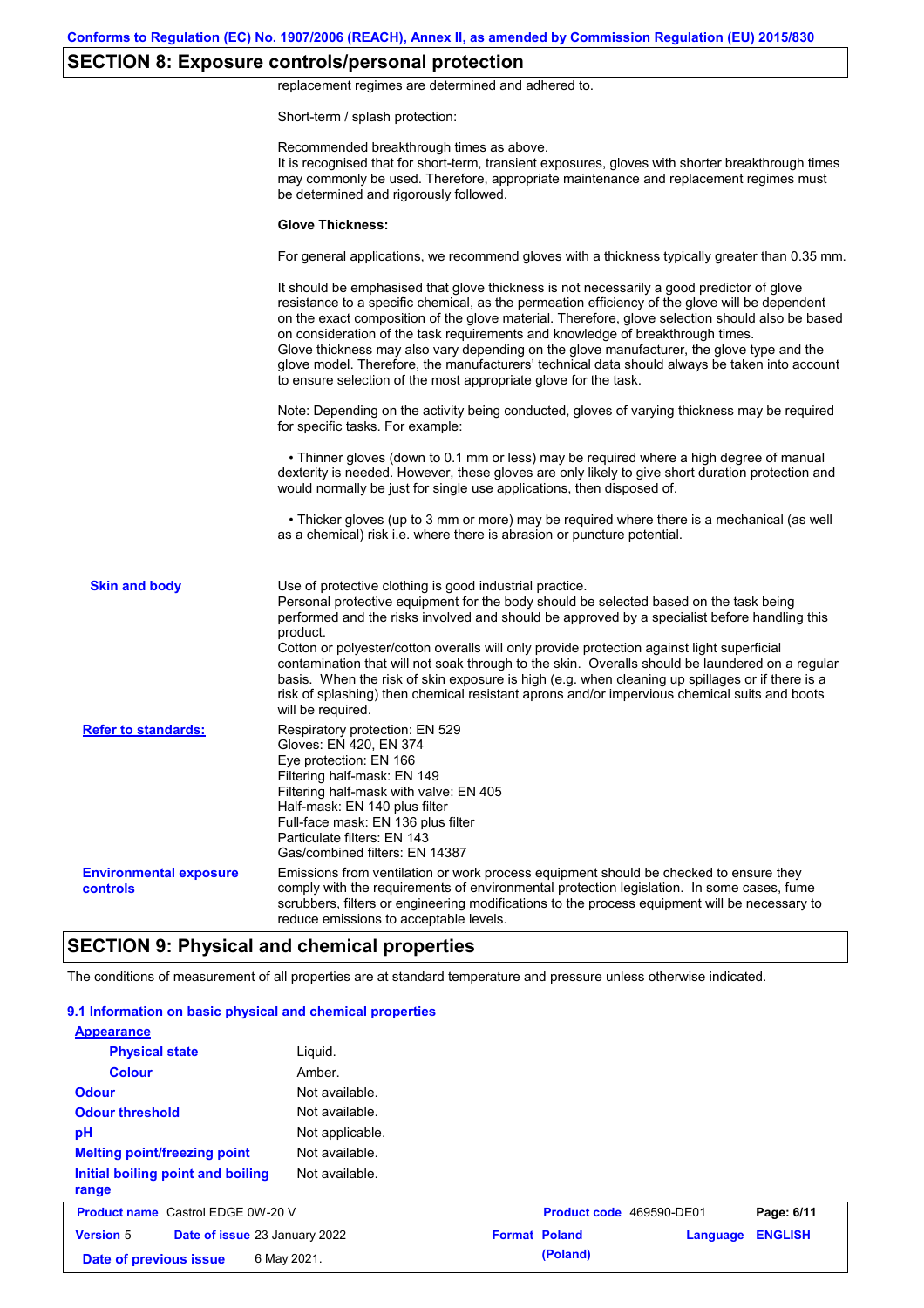# **SECTION 9: Physical and chemical properties**

| <b>Pour point</b>                               | -45 $^{\circ}$ C                             |
|-------------------------------------------------|----------------------------------------------|
| <b>Flash point</b>                              | Closed cup: >185°C (>365°F) [Pensky-Martens] |
| <b>Evaporation rate</b>                         | Not available.                               |
| <b>Flammability (solid, gas)</b>                | Not available.                               |
| Upper/lower flammability or<br>explosive limits | Not available.                               |

#### **Vapour pressure**

Not available.

 $\Gamma$ 

|                                                   |                                                                                                                                                                         | Vapour Pressure at 20°C |          |                    | Vapour pressure at 50°C |                |               |
|---------------------------------------------------|-------------------------------------------------------------------------------------------------------------------------------------------------------------------------|-------------------------|----------|--------------------|-------------------------|----------------|---------------|
|                                                   | Ingredient name mm Hg kPa                                                                                                                                               |                         |          | <b>Method</b>      | mm<br>Hg                | kPa            | <b>Method</b> |
|                                                   | Distillates (petroleum),<br>hydrotreated heavy<br>paraffinic                                                                                                            | < 0.08                  | < 0.011  | <b>ASTM D 5191</b> |                         |                |               |
|                                                   | Distillates (petroleum),<br>hydrotreated heavy<br>paraffinic                                                                                                            | < 0.08                  | < 0.011  | <b>ASTM D 5191</b> |                         |                |               |
|                                                   | Distillates (petroleum),<br>solvent-dewaxed<br>heavy paraffinic                                                                                                         | < 0.08                  | < 0.011  | <b>ASTM D 5191</b> |                         |                |               |
|                                                   | bis(nonylphenyl)amine                                                                                                                                                   | < 0.01                  | < 0.0013 | EU A.4             | $\mathbf 0$             | $\Omega$       | EU A.4        |
| <b>Vapour density</b>                             | Not available.                                                                                                                                                          |                         |          |                    |                         |                |               |
| <b>Relative density</b>                           | Not available.                                                                                                                                                          |                         |          |                    |                         |                |               |
| <b>Density</b>                                    | <1000 kg/m <sup>3</sup> (<1 g/cm <sup>3</sup> ) at 15°C                                                                                                                 |                         |          |                    |                         |                |               |
| <b>Solubility(ies)</b>                            | insoluble in water.                                                                                                                                                     |                         |          |                    |                         |                |               |
| <b>Partition coefficient: n-octanol/</b><br>water | Mot applicable.                                                                                                                                                         |                         |          |                    |                         |                |               |
| <b>Auto-ignition temperature</b>                  | <b>Ingredient name</b>                                                                                                                                                  |                         | °C       | °F                 |                         | <b>Method</b>  |               |
|                                                   | bis(nonylphenyl)amine                                                                                                                                                   |                         | 440      | 824                |                         | <b>EU A.15</b> |               |
| <b>Decomposition temperature</b>                  | Not available.                                                                                                                                                          |                         |          |                    |                         |                |               |
| <b>Viscosity</b>                                  | Kinematic: 47.4 mm <sup>2</sup> /s (47.4 cSt) at $40^{\circ}$ C<br>Kinematic: 8.9 to 9.3 mm <sup>2</sup> /s (8.9 to 9.3 cSt) at 100°C                                   |                         |          |                    |                         |                |               |
| <b>Explosive properties</b>                       | Not available.                                                                                                                                                          |                         |          |                    |                         |                |               |
| <b>Oxidising properties</b>                       | Not available.                                                                                                                                                          |                         |          |                    |                         |                |               |
| <b>Particle characteristics</b>                   |                                                                                                                                                                         |                         |          |                    |                         |                |               |
| <b>Median particle size</b>                       | Not applicable.                                                                                                                                                         |                         |          |                    |                         |                |               |
| 9.2 Other information                             |                                                                                                                                                                         |                         |          |                    |                         |                |               |
| No additional information.                        |                                                                                                                                                                         |                         |          |                    |                         |                |               |
| <b>SECTION 10: Stability and reactivity</b>       |                                                                                                                                                                         |                         |          |                    |                         |                |               |
| <b>10.1 Reactivity</b>                            | No specific test data available for this product. Refer to Conditions to avoid and Incompatible<br>materials for additional information.                                |                         |          |                    |                         |                |               |
| <b>10.2 Chemical stability</b>                    | The product is stable.                                                                                                                                                  |                         |          |                    |                         |                |               |
| <b>10.3 Possibility of</b><br>hazardous reactions | Under normal conditions of storage and use, hazardous reactions will not occur.<br>Under normal conditions of storage and use, hazardous polymerisation will not occur. |                         |          |                    |                         |                |               |

**10.4 Conditions to avoid** Avoid all possible sources of ignition (spark or flame).

**10.5 Incompatible materials** Reactive or incompatible with the following materials: oxidising materials.

| <b>10.6 Hazardous</b>  | Under normal conditions of storage and use, hazardous decomposition products should not be |
|------------------------|--------------------------------------------------------------------------------------------|
| decomposition products | produced.                                                                                  |

| <b>Product name</b> Castrol EDGE 0W-20 V |                                      |             | <b>Product code</b> 469590-DE01 |                      | Page: 7/11              |  |
|------------------------------------------|--------------------------------------|-------------|---------------------------------|----------------------|-------------------------|--|
| <b>Version 5</b>                         | <b>Date of issue 23 January 2022</b> |             |                                 | <b>Format Poland</b> | <b>Language ENGLISH</b> |  |
| Date of previous issue                   |                                      | 6 May 2021. |                                 | (Poland)             |                         |  |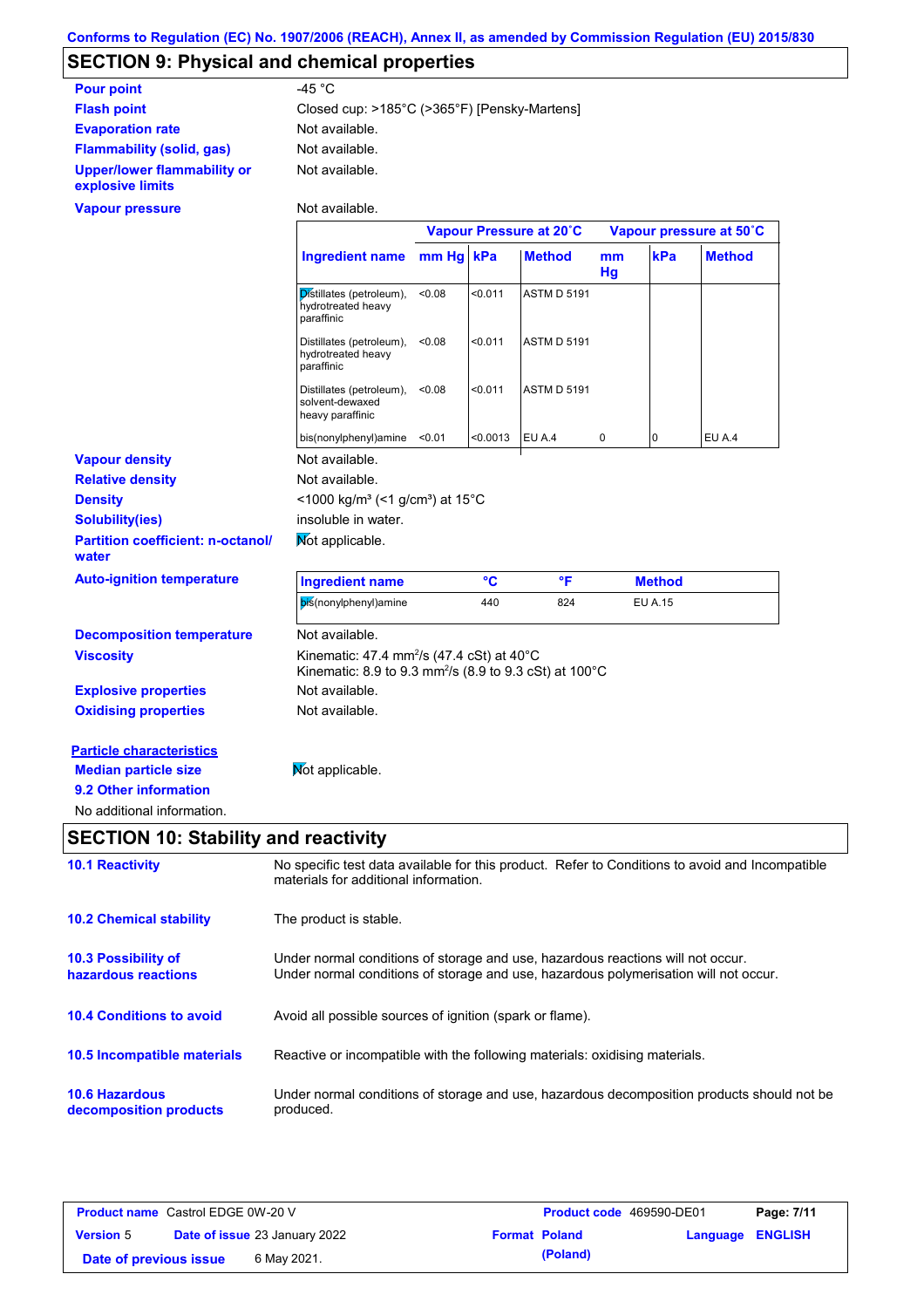# **SECTION 11: Toxicological information**

| 11.1 Information on toxicological effects          |                                                                                                                                                                                                                                                                                                                                                                                                                 |
|----------------------------------------------------|-----------------------------------------------------------------------------------------------------------------------------------------------------------------------------------------------------------------------------------------------------------------------------------------------------------------------------------------------------------------------------------------------------------------|
| <b>Acute toxicity estimates</b>                    |                                                                                                                                                                                                                                                                                                                                                                                                                 |
| Not available.                                     |                                                                                                                                                                                                                                                                                                                                                                                                                 |
| <b>Information on likely</b><br>routes of exposure | Routes of entry anticipated: Dermal, Inhalation.                                                                                                                                                                                                                                                                                                                                                                |
| <b>Potential acute health effects</b>              |                                                                                                                                                                                                                                                                                                                                                                                                                 |
| <b>Inhalation</b>                                  | Exposure to decomposition products may cause a health hazard. Serious effects may be<br>delayed following exposure.                                                                                                                                                                                                                                                                                             |
| <b>Ingestion</b>                                   | No known significant effects or critical hazards.                                                                                                                                                                                                                                                                                                                                                               |
| <b>Skin contact</b>                                | Defatting to the skin. May cause skin dryness and irritation.                                                                                                                                                                                                                                                                                                                                                   |
| <b>Eye contact</b>                                 | No known significant effects or critical hazards.                                                                                                                                                                                                                                                                                                                                                               |
|                                                    | Symptoms related to the physical, chemical and toxicological characteristics                                                                                                                                                                                                                                                                                                                                    |
| <b>Inhalation</b>                                  | No specific data.                                                                                                                                                                                                                                                                                                                                                                                               |
| <b>Ingestion</b>                                   | No specific data.                                                                                                                                                                                                                                                                                                                                                                                               |
| <b>Skin contact</b>                                | Adverse symptoms may include the following:<br>irritation<br>dryness<br>cracking                                                                                                                                                                                                                                                                                                                                |
| <b>Eye contact</b>                                 | No specific data.                                                                                                                                                                                                                                                                                                                                                                                               |
|                                                    | Delayed and immediate effects as well as chronic effects from short and long-term exposure                                                                                                                                                                                                                                                                                                                      |
| <b>Inhalation</b>                                  | Overexposure to the inhalation of airborne droplets or aerosols may cause irritation of the<br>respiratory tract.                                                                                                                                                                                                                                                                                               |
| <b>Ingestion</b>                                   | Ingestion of large quantities may cause nausea and diarrhoea.                                                                                                                                                                                                                                                                                                                                                   |
| <b>Skin contact</b>                                | Prolonged or repeated contact can defat the skin and lead to irritation and/or dermatitis.                                                                                                                                                                                                                                                                                                                      |
| <b>Eye contact</b>                                 | Potential risk of transient stinging or redness if accidental eye contact occurs.                                                                                                                                                                                                                                                                                                                               |
| <b>Potential chronic health effects</b>            |                                                                                                                                                                                                                                                                                                                                                                                                                 |
| <b>General</b>                                     | <b>USED ENGINE OILS</b><br>Combustion products resulting from the operation of internal combustion engines contaminate<br>engine oils during use. Used engine oil may contain hazardous components which have the<br>potential to cause skin cancer. Frequent or prolonged contact with all types and makes of used<br>engine oil must therefore be avoided and a high standard of personal hygiene maintained. |
| <b>Carcinogenicity</b>                             | No known significant effects or critical hazards.                                                                                                                                                                                                                                                                                                                                                               |
| <b>Mutagenicity</b>                                | No known significant effects or critical hazards.                                                                                                                                                                                                                                                                                                                                                               |
| <b>Developmental effects</b>                       | No known significant effects or critical hazards.                                                                                                                                                                                                                                                                                                                                                               |
| <b>Fertility effects</b>                           | No known significant effects or critical hazards.                                                                                                                                                                                                                                                                                                                                                               |

### **SECTION 12: Ecological information**

```
12.1 Toxicity
```
**Environmental hazards** Not classified as dangerous

#### **12.2 Persistence and degradability**

Expected to be biodegradable.

#### **12.3 Bioaccumulative potential**

This product is not expected to bioaccumulate through food chains in the environment.

| <b>12.4 Mobility in soil</b>                            |                                                                      |
|---------------------------------------------------------|----------------------------------------------------------------------|
| <b>Soil/water partition</b><br><b>coefficient (Koc)</b> | Not available.                                                       |
| <b>Mobility</b>                                         | Spillages may penetrate the soil causing ground water contamination. |

#### **12.5 Results of PBT and vPvB assessment**

Product does not meet the criteria for PBT or vPvB according to Regulation (EC) No. 1907/2006, Annex XIII.

### **12.6 Other adverse effects Other ecological information**

Spills may form a film on water surfaces causing physical damage to organisms. Oxygen transfer could also be impaired.

| <b>Product name</b> Castrol EDGE 0W-20 V |                                      |             | Product code 469590-DE01 |                      | Page: 8/11              |  |
|------------------------------------------|--------------------------------------|-------------|--------------------------|----------------------|-------------------------|--|
| <b>Version 5</b>                         | <b>Date of issue 23 January 2022</b> |             |                          | <b>Format Poland</b> | <b>Language ENGLISH</b> |  |
| Date of previous issue                   |                                      | 6 May 2021. |                          | (Poland)             |                         |  |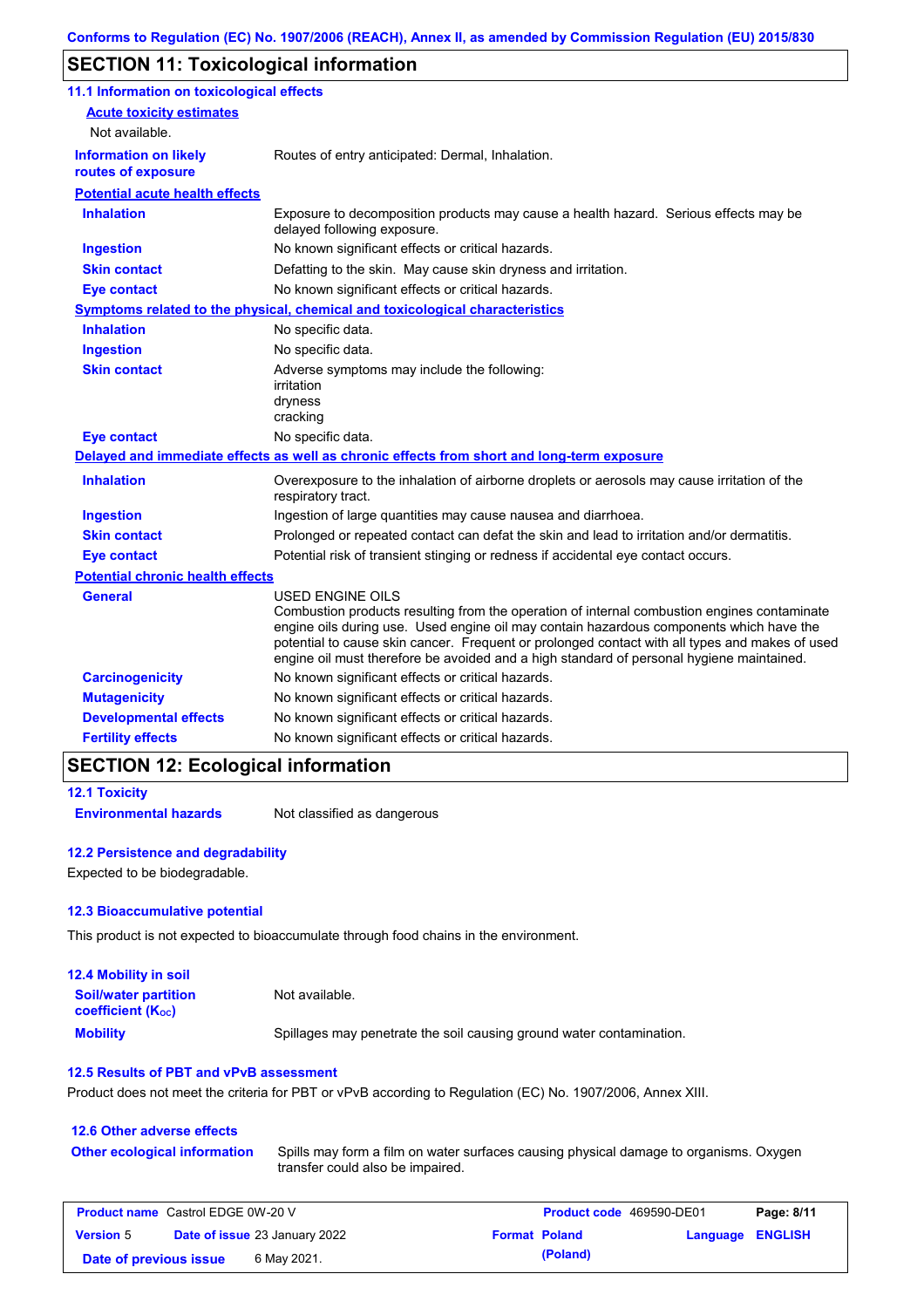### **SECTION 13: Disposal considerations**

### **13.1 Waste treatment methods**

#### **Product**

**Methods of disposal**

Where possible, arrange for product to be recycled. Dispose of via an authorised person/ licensed waste disposal contractor in accordance with local regulations.

**Hazardous waste** Yes.

**European waste catalogue (EWC)**

| Waste code                                                                                                                  | <b>Waste designation</b>                                         |  |  |  |
|-----------------------------------------------------------------------------------------------------------------------------|------------------------------------------------------------------|--|--|--|
| 13 02 05*                                                                                                                   | Imineral-based non-chlorinated engine, gear and lubricating oils |  |  |  |
| However, deviation from the intended use and/or the presence of any potential contaminants may require an alternative waste |                                                                  |  |  |  |

disposal code to be assigned by the end user.

#### **Packaging Methods of disposal Special precautions** Where possible, arrange for product to be recycled. Dispose of via an authorised person/ licensed waste disposal contractor in accordance with local regulations. This material and its container must be disposed of in a safe way. Empty containers or liners may retain some product residues. Avoid dispersal of spilt material and runoff and contact with soil, waterways, drains and sewers. **References** Commission 2014/955/EU Directive 2008/98/EC

# **SECTION 14: Transport information**

|                                           | <b>ADR/RID</b> | <b>ADN</b>     | <b>IMDG</b>    | <b>IATA</b>    |
|-------------------------------------------|----------------|----------------|----------------|----------------|
| 14.1 UN number                            | Not regulated. | Not regulated. | Not regulated. | Not regulated. |
| 14.2 UN proper<br>shipping name           |                |                |                |                |
| <b>14.3 Transport</b><br>hazard class(es) |                |                |                |                |
| 14.4 Packing<br>group                     |                |                |                |                |
| 14.5<br><b>Environmental</b><br>hazards   | No.            | No.            | No.            | No.            |
| <b>Additional</b><br>information          |                |                |                |                |

**14.6 Special precautions for user** Not available.

| <b>14.7 Transport in bulk</b> | Not available. |
|-------------------------------|----------------|
| according to <b>IMO</b>       |                |
| <b>instruments</b>            |                |

# **SECTION 15: Regulatory information**

**15.1 Safety, health and environmental regulations/legislation specific for the substance or mixture**

**EU Regulation (EC) No. 1907/2006 (REACH)**

**Annex XIV - List of substances subject to authorisation Substances of very high concern** None of the components are listed. None of the components are listed. **Annex XIV**

**EU Regulation (EC) No. 1907/2006 (REACH)**

| <b>Product name</b> Castrol EDGE 0W-20 V |                                      |             | <b>Product code</b> 469590-DE01 |                      | Page: 9/11       |  |
|------------------------------------------|--------------------------------------|-------------|---------------------------------|----------------------|------------------|--|
| <b>Version 5</b>                         | <b>Date of issue 23 January 2022</b> |             |                                 | <b>Format Poland</b> | Language ENGLISH |  |
| Date of previous issue                   |                                      | 6 May 2021. |                                 | (Poland)             |                  |  |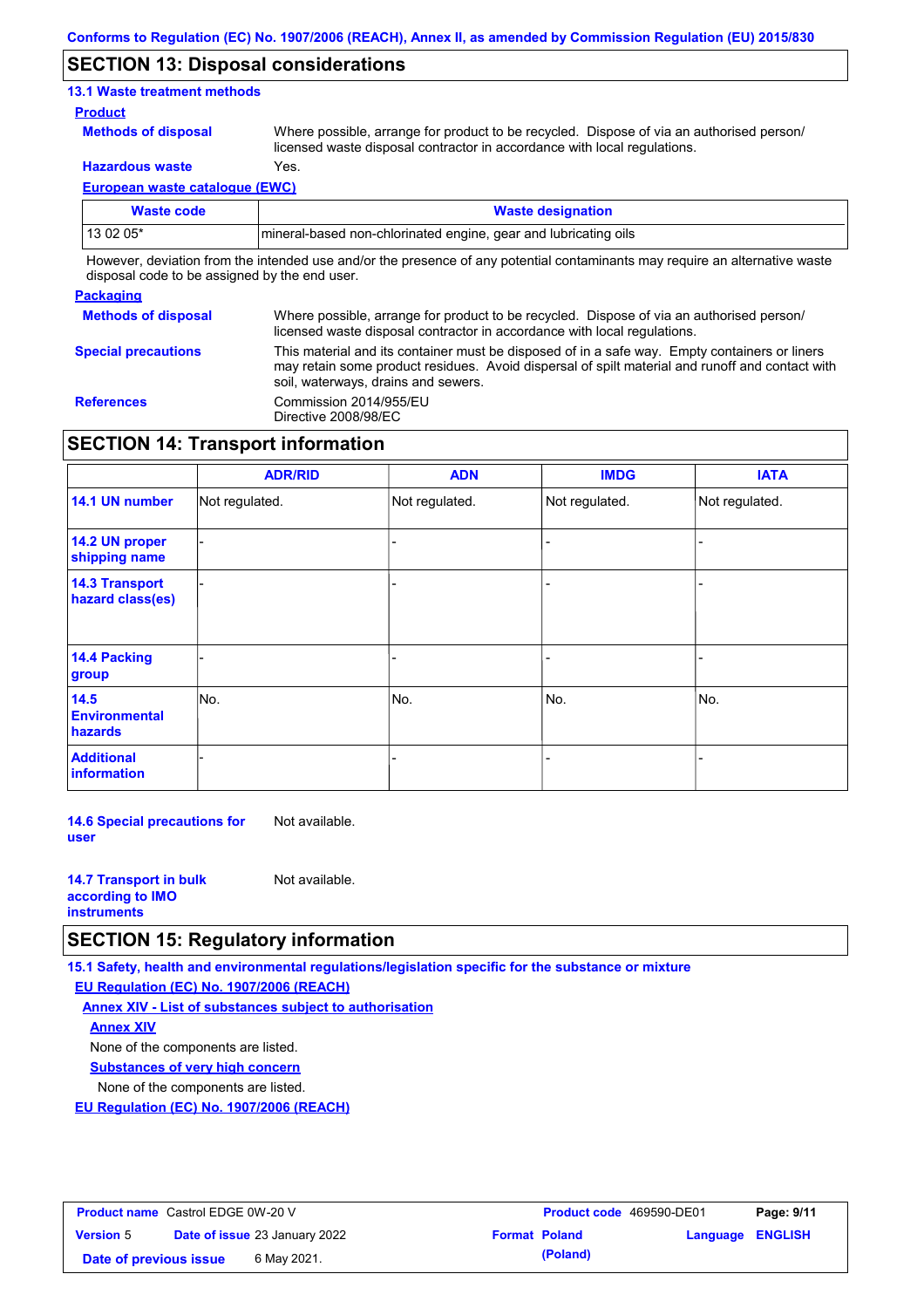#### **Conforms to Regulation (EC) No. 1907/2006 (REACH), Annex II, as amended by Commission Regulation (EU) 2015/830**

# **SECTION 15: Regulatory information**

| <b>Annex XVII - Restrictions</b><br>on the manufacture,         | Not applicable.                                                                                                                                                                                                                                                                                                                                               |
|-----------------------------------------------------------------|---------------------------------------------------------------------------------------------------------------------------------------------------------------------------------------------------------------------------------------------------------------------------------------------------------------------------------------------------------------|
| placing on the market                                           |                                                                                                                                                                                                                                                                                                                                                               |
| and use of certain                                              |                                                                                                                                                                                                                                                                                                                                                               |
| dangerous substances,<br>mixtures and articles                  |                                                                                                                                                                                                                                                                                                                                                               |
| <b>Other regulations</b>                                        |                                                                                                                                                                                                                                                                                                                                                               |
| <b>REACH Status</b>                                             | The company, as identified in Section 1, sells this product in the EU in compliance with the<br>current requirements of REACH.                                                                                                                                                                                                                                |
| <b>United States inventory</b><br>(TSCA 8b)                     | All components are active or exempted.                                                                                                                                                                                                                                                                                                                        |
| <b>Australia inventory (AIIC)</b>                               | At least one component is not listed.                                                                                                                                                                                                                                                                                                                         |
| <b>Canada inventory</b>                                         | All components are listed or exempted.                                                                                                                                                                                                                                                                                                                        |
| <b>China inventory (IECSC)</b>                                  | At least one component is not listed.                                                                                                                                                                                                                                                                                                                         |
| <b>Japan inventory (CSCL)</b>                                   | At least one component is not listed.                                                                                                                                                                                                                                                                                                                         |
| <b>Korea inventory (KECI)</b>                                   | All components are listed or exempted.                                                                                                                                                                                                                                                                                                                        |
| <b>Philippines inventory</b><br>(PICCS)                         | At least one component is not listed.                                                                                                                                                                                                                                                                                                                         |
| <b>Taiwan Chemical</b><br><b>Substances Inventory</b><br>(TCSI) | All components are listed or exempted.                                                                                                                                                                                                                                                                                                                        |
| Ozone depleting substances (1005/2009/EU)                       |                                                                                                                                                                                                                                                                                                                                                               |
| Not listed.                                                     |                                                                                                                                                                                                                                                                                                                                                               |
| Prior Informed Consent (PIC) (649/2012/EU)                      |                                                                                                                                                                                                                                                                                                                                                               |
| Not listed.                                                     |                                                                                                                                                                                                                                                                                                                                                               |
|                                                                 |                                                                                                                                                                                                                                                                                                                                                               |
| <b>Persistent Organic Pollutants</b><br>Not listed.             |                                                                                                                                                                                                                                                                                                                                                               |
| <b>EU - Water framework directive - Priority substances</b>     |                                                                                                                                                                                                                                                                                                                                                               |
| None of the components are listed.                              |                                                                                                                                                                                                                                                                                                                                                               |
| <b>Seveso Directive</b>                                         |                                                                                                                                                                                                                                                                                                                                                               |
| This product is not controlled under the Seveso Directive.      |                                                                                                                                                                                                                                                                                                                                                               |
| <b>References</b>                                               | Regulation (EC) No 1907/2006 of the European Parliament and of the Council of 18 December<br>2006. concerning the Registration, Evaluation, Authorisation and Restriction of Chemicals<br>(REACH), establishing a European Chemicals Agency (OJ. EU L 396 of 30 December 2006.<br>and correcting Acts. Office. EU L 136 of 29 May 2007. with later. amended). |
|                                                                 | Commission Regulation (EU) No 453/2010 of 20 May 2010. amending Regulation (EC) No<br>1907/2006 of the Parliament and of the Council concerning the Registration, Evaluation,<br>Authorisation and Restriction of Chemicals (REACH)                                                                                                                           |
|                                                                 | Act of 25 February 2011. chemical substances and mixtures (OJ U.11.63.322)                                                                                                                                                                                                                                                                                    |
|                                                                 | Regulation of the Minister of Health of 10 August 2012 on the criteria and classification of<br>chemical substances and their mixtures (Journal of Laws 2012, item 1018)                                                                                                                                                                                      |
|                                                                 | A Chemical Safety Assessment has been carried out for one or more of the substances within                                                                                                                                                                                                                                                                    |

# **SECTION 16: Other information**

| <b>Abbreviations and acronyms</b>        | Inland Waterway<br>Road<br>$ATE =$ Acute Toxicity Estimate<br><b>BCF</b> = Bioconcentration Factor<br>CAS = Chemical Abstracts Service<br>CSA = Chemical Safety Assessment<br>CSR = Chemical Safety Report<br>$DMFI = Derived \text{ Minimal Effect}$ l evel<br>DNEL = Derived No Effect Level | ADN = European Provisions concerning the International Carriage of Dangerous Goods by<br>ADR = The European Agreement concerning the International Carriage of Dangerous Goods by<br>CLP = Classification, Labelling and Packaging Regulation [Regulation (EC) No. 1272/2008]<br>EINECS = European Inventory of Existing Commercial chemical Substances |               |
|------------------------------------------|------------------------------------------------------------------------------------------------------------------------------------------------------------------------------------------------------------------------------------------------------------------------------------------------|---------------------------------------------------------------------------------------------------------------------------------------------------------------------------------------------------------------------------------------------------------------------------------------------------------------------------------------------------------|---------------|
| <b>Product name</b> Castrol EDGE 0W-20 V |                                                                                                                                                                                                                                                                                                | <b>Product code</b> 469590-DE01                                                                                                                                                                                                                                                                                                                         | Page: $10/11$ |

| <b>Product name</b> Castrol EDGE 0W-20 V |  |                                      | Product code 469590-DE01 |                      | Page: 10/11      |  |
|------------------------------------------|--|--------------------------------------|--------------------------|----------------------|------------------|--|
| <b>Version 5</b>                         |  | <b>Date of issue 23 January 2022</b> |                          | <b>Format Poland</b> | Language ENGLISH |  |
| Date of previous issue                   |  | 6 May 2021.                          |                          | (Poland)             |                  |  |